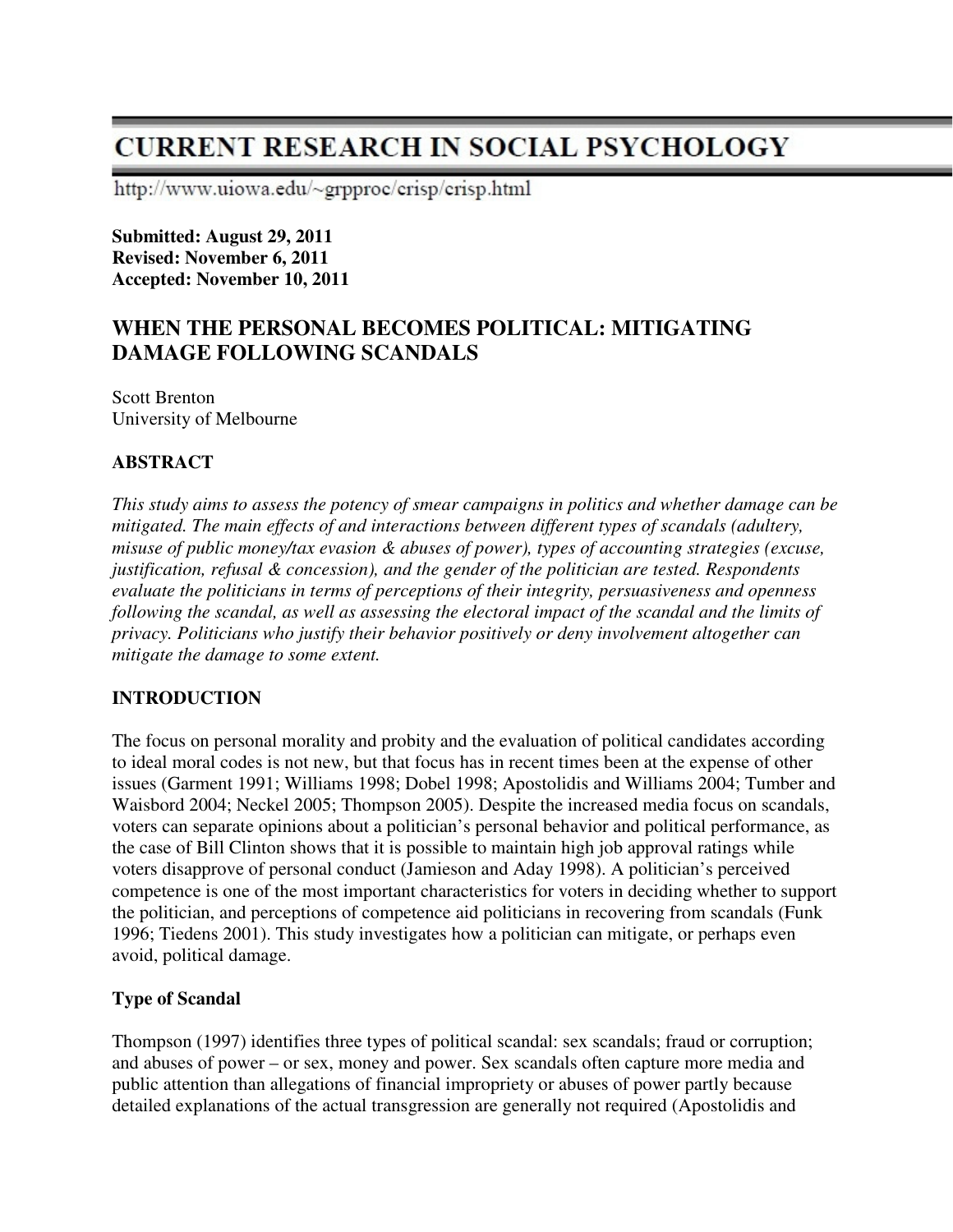Williams 2004). Sex scandals engage the politically uninterested with more culturally proximate narratives of recognizable themes of broken hearts, broken families and broken marriages, which mimic soaps and enable moral reflection on larger social issues, unlike more complicated financial scandals (Thompson 1997; Tomlinson 1997; Clark 2003; Williams 2004).

While political observers often dismiss sex scandals as trivial distractions, they represent deeper political conflicts about sexual morality, which is why norms and moral codes governing the conduct of sexual relations are particularly prone to scandal (Thompson 1997; Clark 2003; Gamson 2004). Gamson (2004) argues that the theme uniting political sex scandals has less to do with sex or sexual transgression and more to do with inauthenticity, that is, revelations of a private life that contradict the professed public persona. While money and power scandals can also contradict this persona, they tend to reinforce pre-existing negative stereotypes of politicians acting in self-interest and for personal gain. It is expected that sex scandals will be the most damaging.

# **Type of Account**

Drawing upon the work of political accountability theorists, Gonzales et al. (1995) first identified four types of accounting strategies: concessions (admissions of wrongdoing or apologies and remorse), excuses (acknowledgement of wrongdoing but denial of personal responsibility or blaming others or circumstances), justifications (accepting responsibility but redefining the act or its consequences as less serious), and refusals (denials). Tiedens (2001) found that in relation to sex scandals, such as the Clinton-Lewinsky scandal, people confer more power and status to politicians who express anger rather than sadness. Expressions of anger contributed to perceptions that the politician was unlikeable and cold but also generated perceptions of competence, while expressions of sadness provide a 'short-hand' communication of warmth (Tiedens 2001). Anger is associated more closely with excuses and refusals while sadness can come through concessions. Smith et al. (2005) argue justifications and denials provide voters with an explanation from which they can favorably reinterpret or contextualize the event, while excuses are comparatively perceived as weak and negative. Particularly in contemporary politics where voters can be skeptical of 'spin', which excuses could be perceived as being, and therefore draw more attention to the transgression itself. It is expected that excuses will be the least effective accounting strategy

#### **Gender of the Politician**

Scandalous transgressions can seem more remarkable when characteristics of difference are involved, particularly race, gender, class and sexual orientation (Lull and Hinerman 1997). Furthermore, citizens with limited information about a politician are most likely to use stereotypes to infer character traits and competencies based on the politician's gender and to remember schematic-confirming information, while the more politically aware will base their perceptions on more substantive information (Renn and Calvert 1993; Koch 1999). Voters can have a baseline gender preference, which reflect past experiences with female politicians and also general gender stereotypes, which are difficult to change (Kunda and Oleson 1995; Sanbonmatsu 2002).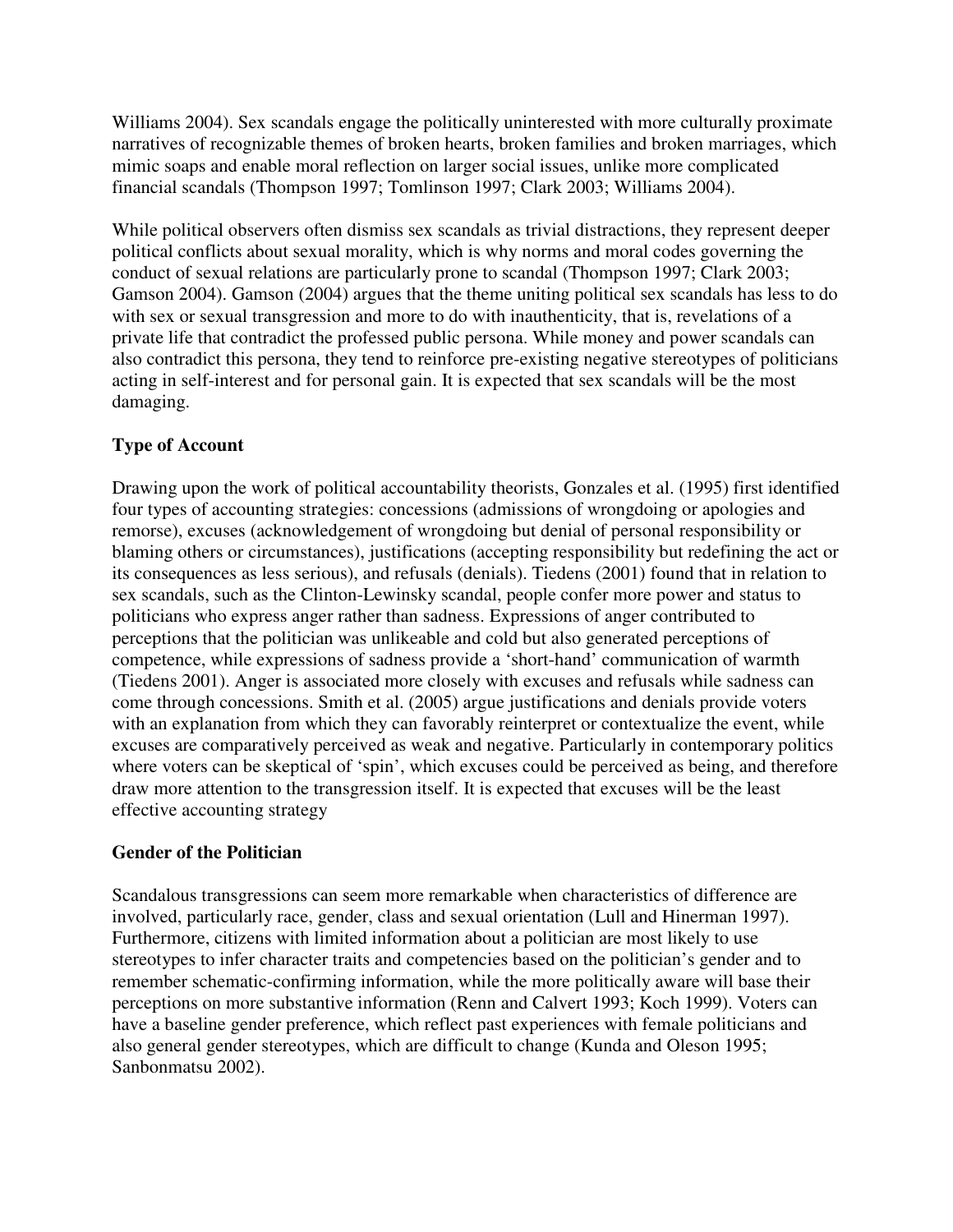Female politicians are often scrutinized more intensely and judged more harshly than their male counterparts (*see* Motion 1996; Seltzer and Newman 1997; Henderson 1999; Van Acker 1999; Jenkins 2002; Baird 2004). Henderson (1999) explains the media's treatment of female politicians using the pedestal theory. As women are less common in politics, they are placed on a metaphoric pedestal by unrealistically high expectations and then criticized for falling from the pedestal. Female politicians are vulnerable to particular types of the scandals, notably sex scandals, where gender has greater saliency. Smith et al. (2005) found that the gender of the politician interacts with the type of scandal, that is, male and female politicians were judged differently based on the type of scandal. Therefore it is expected that female politicians will be judged particularly harshly when involved in the sex scandal as this particular scandal could also evoke stereotypes of gender roles in society and what is and is not acceptable sexual behavior for males and females.

#### **Gender of the Respondent**

Opinion polls often show small differences between males and females in their political leanings and in their support for particular issues. Smith et al. (2005) unexpectedly found that the gender of the respondent rather than the gender of the politician influenced evaluations at least some of time, and they theorized that just as men and women differ in terms of policy concerns and levels of political interest, they also seem to differ in how they receive and interpret political communications. Females are persuaded more by counterstereotypic portrayals than males, while males are more receptive to negative stereotypic portrayals than females (Murphy 1998).

Political leadership is often perceived as being more stereotypically masculine and incongruent with female gender roles (Eagly and Karau 2002). This is also consistent with double standards theory, which posits that status characteristics such as gender, can influence performance expectations and create double-standards where perceptions of success or failure at the masculine task of political leadership advantages men (Foschi 1996). Complementing these approaches is expectation states theory, where women who challenge the expected status order and assert their leadership credentials, can be sanctioned (Ridgeway 2001). This is particularly relevant when it comes to scandals, as politicians must reassert themselves and their political competence in the wake of scandal, making it potentially even more difficult for female politicians to recover. The counterstereotype is of a strong female leader with the skills to navigate through a scandal, while the negative stereotype is of an incompetent performer vulnerable to transgressions. Thus it can be expected that female respondents will be more receptive to female politicians who confidently respond to a scandal, while male respondents are more likely to be harsh in their appraisals.

#### **METHOD**

#### **Participants**

The non-probability, opportunistic sample was drawn from two university subjects (one undergraduate introductory political science subject and one postgraduate public administration subject). Two hundred and forty students (93 males and 147 females) aged between 18 and 46 years (mean age was 22 years) participated (a response rate of over 95 percent), with the skew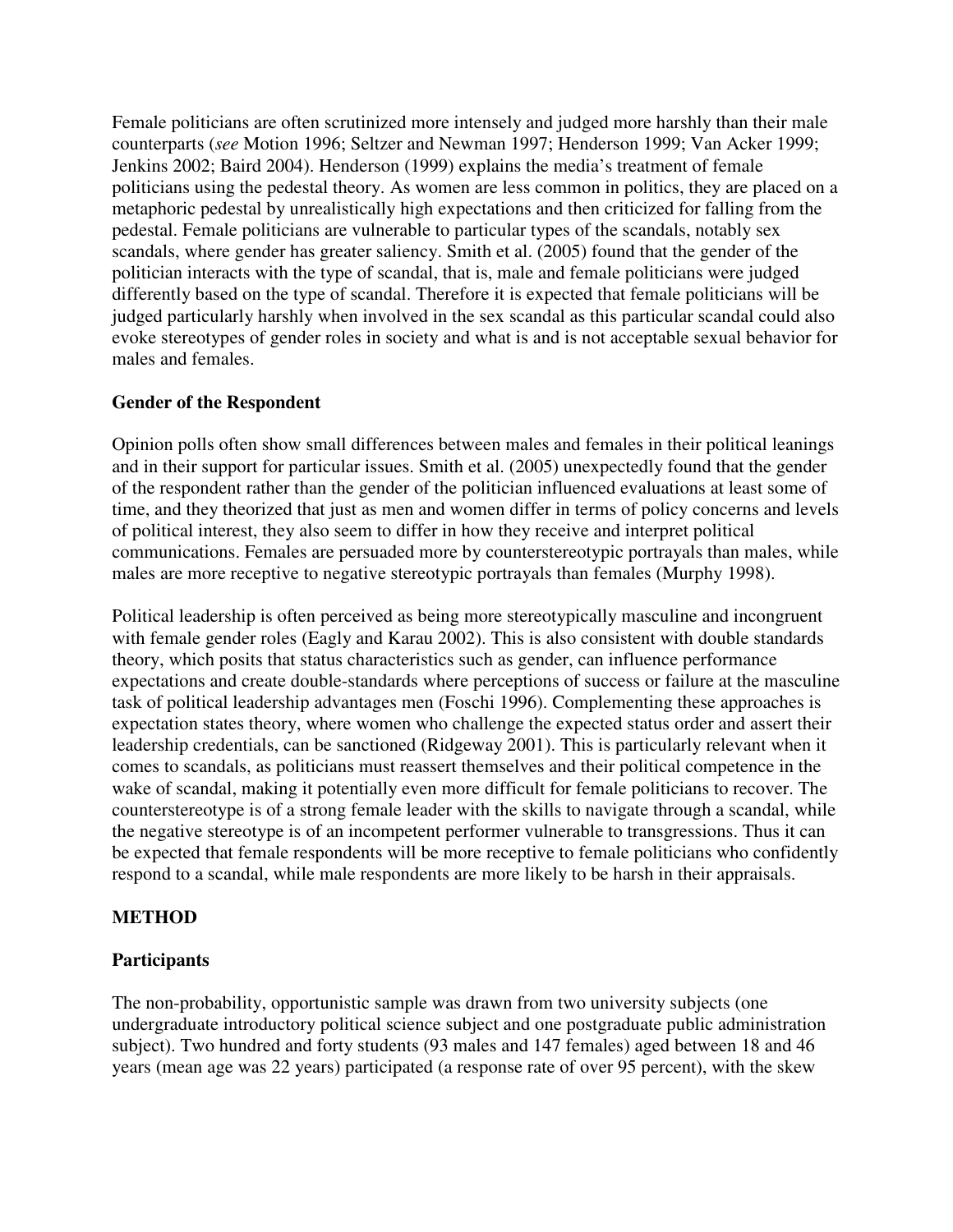towards female and younger participants reflecting the general composition of the courses. In terms of partisanship, the sample was broadly representative of the general population.

#### **Materials and Procedures**

To test the main and interactive effects of scandal type, account type, politician's gender and participant's gender a survey containing fictitious newspaper articles about politics and a series of questions evaluating the featured politicians was used. Twenty-four versions of a survey were randomly distributed. The only difference between the surveys was the newspaper article about a political scandal, with various facts within the article manipulated to test certain variables. The use of newspaper articles featuring political scandals has been a common approach in previous studies (*see* Gonzales et al. 1995; Smith et al., 2005). Each of the twenty-four versions contained a slightly different article about a political scandal. The fictitious articles used the same fonts and formatting as actual newspaper articles and were photocopied onto the surveys to appear as if they had been cut out of a real newspaper. In most versions, the politician was a man named Donald Cussa, but in some versions the politician was a woman named Donna Cussa. The politician was depicted as an Independent Member of Parliament (MP). The different versions also contained different types of scandals: sex scandal (adulterous threesome); financial scandal (misuse of a taxpayer-funded car and tax evasion); and an abuse of power (misuse of a political position to evade a fine and to claim insurance). Finally, the response of the politician differed. The politician offered an excuse (admitting wrongdoing but denying responsibility); a justification (denying the offensiveness of the act but accepting responsibility); a refusal (denying the act itself); or a concession (accepting full responsibility and expressing remorse or shame).

After reading the newspaper article about the political scandal, respondents were first asked to evaluate the politician's personality traits, response and behavior on a 9-point Likert scale in terms of Credibility, Competence, Certainty, Convincingness, Intelligence, Trustworthiness, Likeability, Appeal, Honesty, Friendliness, Warmth, Goodness and Positivity (adapted from Chanley et al. 1994; Gonzales et al. 1995). The final set of items was a series of statements both positive and negative, and respondents were asked to indicate their level of agreement on a ninepoint Likert scale. The statements are contained in Appendix A.

# **RESULTS**

Typically a factorial omnibus ANOVA is used to examine the main effects and interactions, but with four explanatory variables and numerous dependent measures, it becomes unnecessarily complex to examine all the possible relationships. Thus the analysis is based on a simplified 48 group one-way ANOVA using planned contrasts based on the hypotheses, and this type of analysis distinguishes this study from previous similar studies (cf. Chanley et al. 1994; Gonzales et al. 1995; Smith et al. 2005). The interactions of interest in this study are between the type of scandal and the type of account; the type of scandal and the gender of the politician; and the type of scandal and the gender of the participant.

Many of the dependent measures appeared to be capturing similar character traits, and the correlations between the variables ranged between .103 and .782 (with most *r*s between .3 and .7,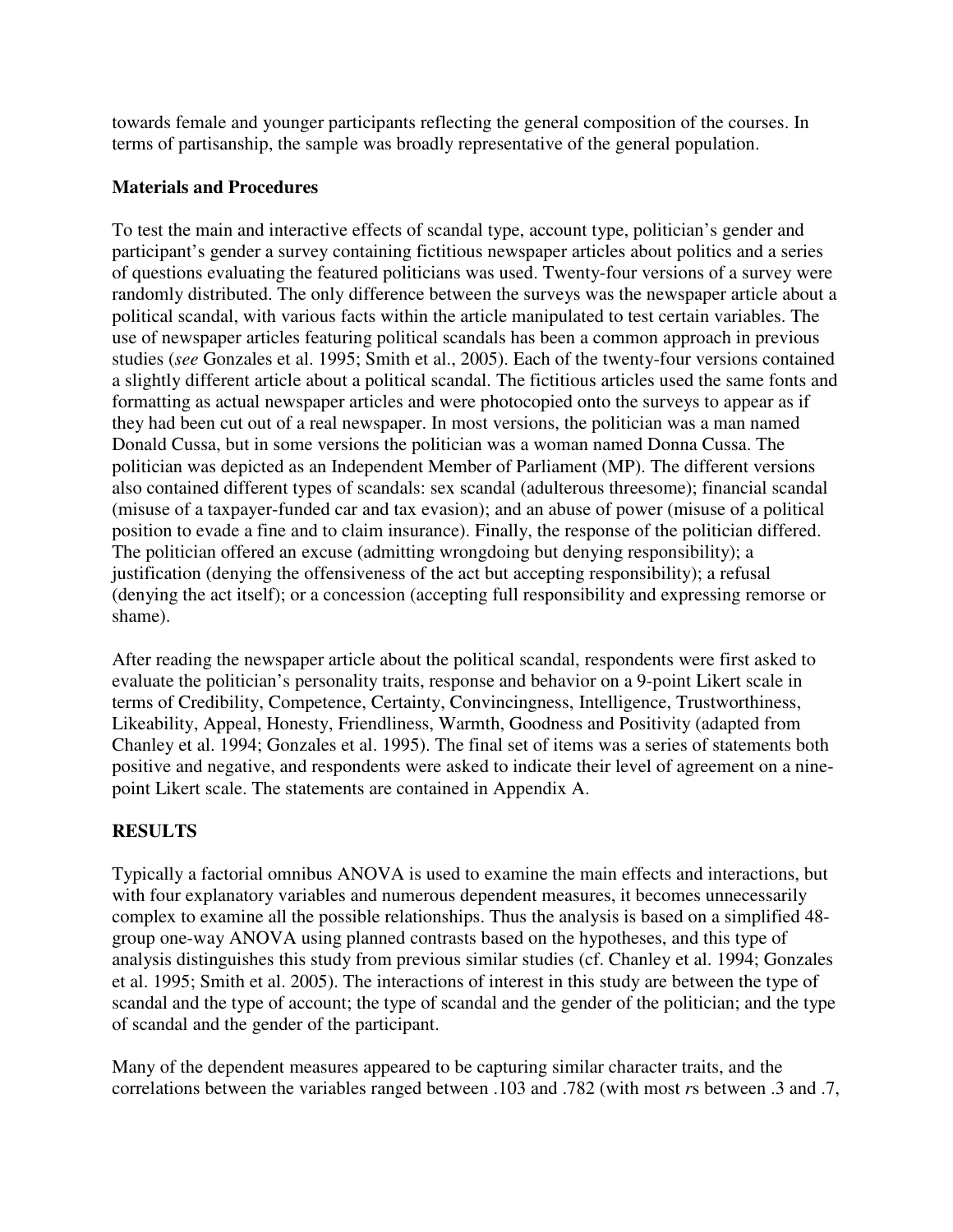*see* Appendix B). Thus a factor analysis was conducted to attempt to identify the underlying factors. The first component consisted of Trustworthiness, Appeal, Likeability, Positivity, Credibility, Honesty, Competence, Goodness and Intelligence (factor loadings ranging from .620 to .861). The similarities between these measures can be conceptualized in a few different ways, but as a way to distinguish them from the other measures for the purposes of this study, they will collectively be described as *Integrity*. A nine-point composite scale containing the nine measures was created, with endpoints of one and nine and higher means indicating more favorable evaluations of Integrity.

The second component consisted of Poll, Wrongdoing, Anger, Reputation, Responsibility, Blameworthiness, Public Interest, Vote and Resignation (factor loadings ranging from .552 to .789). The Public Interest, Reputation, Responsibility, Anger, Wrongdoing, and Resignation items were reversed-scored so that higher values indicated more forgiving or more liberal responses, consistent with the previous items. This component appears to be conceptually describing the *Electoral Impact*. Again, a composite scale was created in the same manner as the previous component. The third component contained only two measures – Convincingness and Certainty (factor loadings of .890 and .661). There two measures can be collectively conceptualized as *Persuasiveness*. The fourth and final component also only contained two measures – Friendliness and Warmth, and are conceptualized as *Openness* (factor loadings of .854 and .745). Thus five main dependent variables were included in the model: *Integrity*, *Impact*, *Persuasiveness*, *Openness*, and the separate variable, *Privacy*. The significant main and interaction effects on the variables are presented in Table 1.

| <b>Sig. Main Effects</b> |            |         |        |         |
|--------------------------|------------|---------|--------|---------|
| Politician's Gender      | Male       | Female  |        |         |
| Integrity                | 3.59       | 4.23    |        |         |
| Privacy                  | 5.80       | 6.41    |        |         |
| Impact                   | 4.04       | 4.80    |        |         |
| Scandal Type             | <b>Sex</b> | Money   | Power  |         |
| Integrity                | 3.97       | 4.16    | 3.16   |         |
| Persuasiveness           | 5.03       | 4.74    | 4.25   |         |
| <i><b>Openness</b></i>   | 5.27       | 4.90    | 4.65   |         |
| <b>Impact</b>            | 4.92       | 4.42    | 3.93   |         |
| <b>Account Type</b>      | Excuse     | Justify | Refuse | Concede |

**Table 1.** Results of a 48-group One-way ANOVA: Mean Evaluations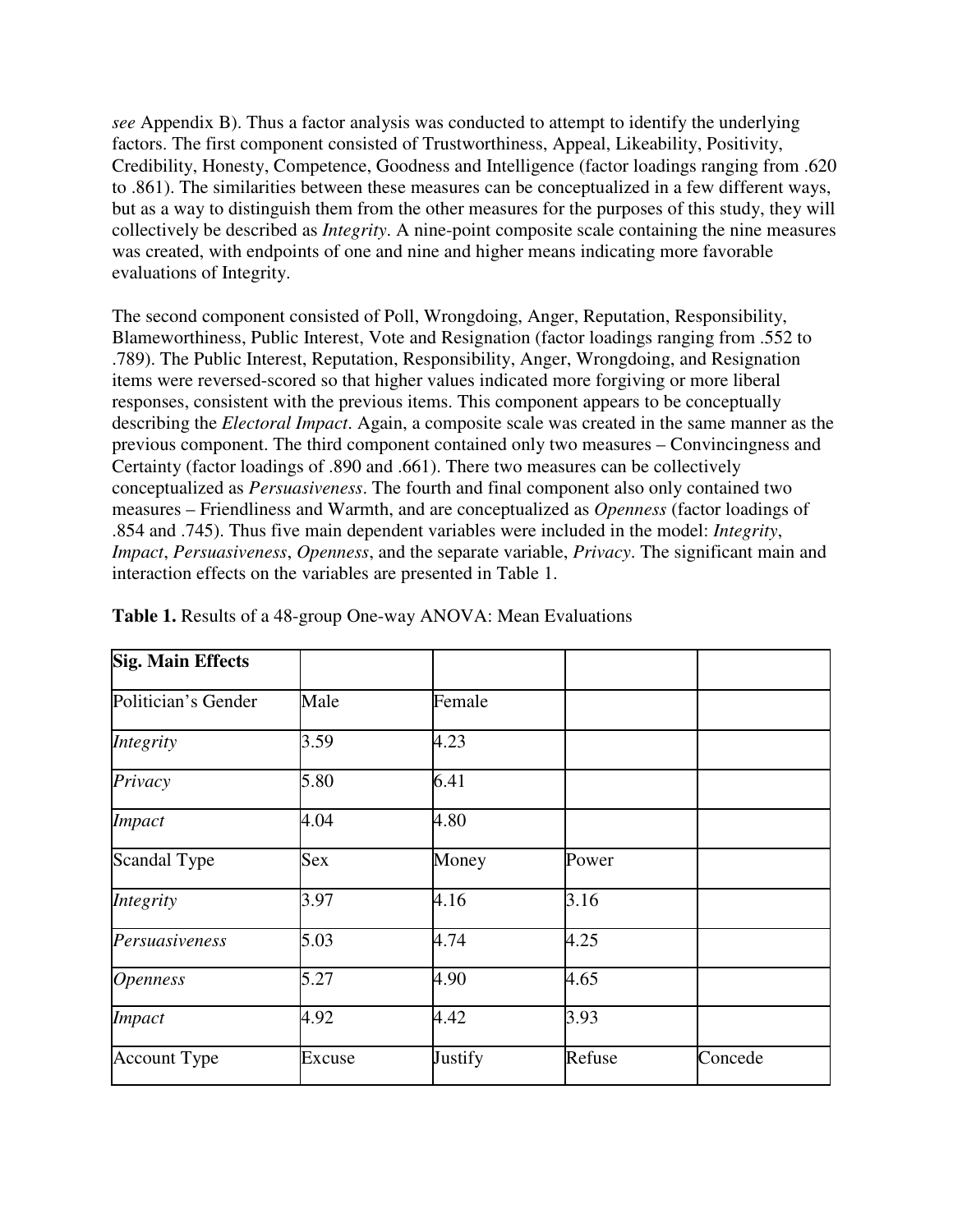| <b>Sig. Main Effects</b> |                |        |       |      |
|--------------------------|----------------|--------|-------|------|
| Integrity                | 3.38           | 4.10   | 4.45  | 3.70 |
| Persuasiveness           | 3.92           | 5.02   | 5.24  | 4.51 |
| <b>Openness</b>          | 4.65           | 5.00   | 5.06  | 5.08 |
| Privacy                  | 5.57           | 6.77   | 6.02  | 6.09 |
| Impact                   | 3.91           | 4.82   | 4.85  | 4.12 |
| <b>Sig. Interactions</b> |                |        |       |      |
| Integrity                | Partic. Gender |        |       |      |
| Politician's Gender      | Male           | Female |       |      |
| Male                     | 4.03           | 3.34   |       |      |
| Female                   |                | 4.32   |       |      |
| Persuasiveness           | Scandal Type   |        |       |      |
| <b>Account Type</b>      | Sex            | Money  | Power |      |
| Excuse                   | 4.12           | 3.95   | 3.66  |      |
| Justification            | 5.68           | 4.90   | 4.41  |      |
| Refusal                  | 4.93           | 5.38   | 5.47  |      |
| Concession               | 5.31           | 4.76   | 3.31  |      |

The type of scandal influenced the respondents' evaluations of the politician's *Integrity*, F(2,188)  $= 4.54$ , p <.05, *Openness*, F(1,188) = 4.94, p <.01, and *Impact*, F(1,188) = 4.35, p <.05, although the effect sizes were very small (partial eta-squared = .046, 0.50  $\&$  .044 respectively). Scandal type also affected respondents' evaluations of Persuasiveness, but was interactive with account type. Politicians involved in sex scandals were evaluated the least negatively ( $Ms = 5.03$  for Persuasiveness, 5.27 for Openness and 4.92 for Impact), with the exception of Integrity ( $M =$ 3.97). Politicians who abused the power of their position were evaluated the most negatively (Ms  $= 3.16, 4.25, 4.65 \& 3.93$ ). Post-hoc tests revealed that there were significant differences between the sex and power scandals in relation to Openness ( $p \lt 0.01$ ) and Impact ( $p \lt 0.001$ ), while in relation to Integrity the significant difference was between the money and power scandals (p  $< .05$ ).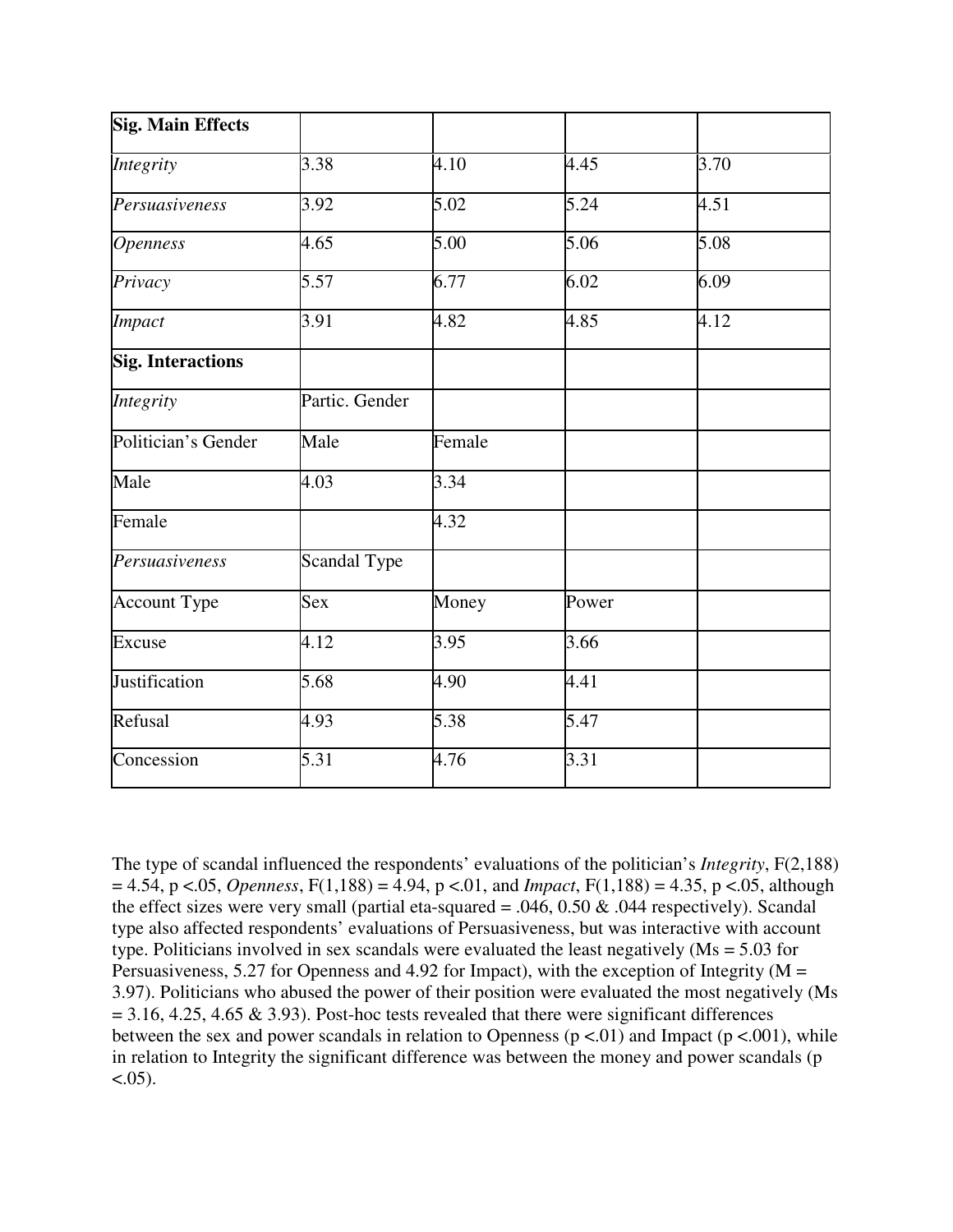Excuses were evaluated most negatively (Ms = 3.38 for *Integrity*, 3.92 for *Persuasiveness*, 4.65 for *Openness*, 5.57 for *Privacy* and 3.91 for *Impact*), however justifications were not always the most effective form of blame avoidance. Refusals were evaluated least negatively in relation to Integrity ( $M = 4.45$ ), and concessions were evaluated least negatively in terms of *Openness* ( $M =$ 5.08), while justifications afforded politicians with the highest level of *Privacy* (M = 6.77). The type of account also produced main effects, influencing the respondents' evaluations of the politician's *Integrity*,  $F(2,188) = 10.73$ ,  $p < .001$ , and *Openness*,  $F(2,188) = 4.09$ ,  $p < .01$ , and opinions about the *Impact*,  $F(2,188) = 9.86$ ,  $p < .001$ , and the politician's *Privacy*,  $F(2,188) =$ 2.73, p <.05. Again, while there was a main effect on evaluations of *Persuasiveness*, this interacted with scandal type. The effect sizes were once again small, although account type produced larger main effects than scandal type (partial eta-squared = .146 for *Integrity*, .113 for *Persuasiveness*, .061 for *Openness*, .042 for *Privacy* and .136 for *Impact*).

The differences between justifications and excuses were statistically significant in relation to *Integrity* ( $p < .05$ ), *Impact* ( $p < .01$ ) and *Privacy* ( $p < .05$ ). There were also significant differences between refusals and excuses and between refusals and concessions in relation to both Integrity ( $p < .001$  and  $p < .01$ , respectively) and Impact ( $p < .05$  for both). Further analysis revealed that evaluations of *Openness* significantly differed between the other accounts and excuses ( $p < .05$ ). Refusals did have a different effect depending on the type of scandal but in an unexpected way, and it was not significantly more effective in regards to sex scandals. Refusals were contrasted with the other accounts and sex scandals were contrasted with money and power scandals. The only significant interaction between the scandal type and account type was in relation to *Persuasiveness* ( $F(2,188) = 4.16$ ,  $p < .05$ , partial eta-squared = .042). Further analysis of the interaction affecting *Persuasiveness* revealed two significant differences: when sex scandals were excluded from the analysis, excuses, justifications and concessions are combined in one group against refusals ( $p < .001$ ); and when refusals are excluded from the analysis, money and power scandals are combined in one group against sex scandals ( $p < 01$ ). Thus, in the money and power scandals, politicians offering refusals were considered significantly more persuasive than when they offered any other account. In terms of the other accounts (excuses, justifications and concessions), they were significantly more persuasive when used in relation to sex scandals than money and power scandals.

Scandalized female politicians were not evaluated more negatively that scandalized male politicians. However, the gender of the politician only significantly affected the *Impact*, F(1,188)  $= 10.75$ , p <.01, partial eta-squared = .054, and opinions of the politician's *Privacy*, F(1,188) = 5.14,  $p < 0.05$ , partial eta-squared = .027. The electoral impact for female politicians was less negative than for male politicians (reverse-scored  $Ms = 4.80$  and  $4.04$  respectively), while women were also afforded more respect for privacy than men (Ms = 6.41 and 5.80 respectively). The effect on *Integrity* was also significant,  $F(1,188) = 8.05$ ,  $p < 0.01$ , partial eta-squared = .041, but interacts with the gender of the participant.

There was only one significant gendered interaction in terms of the respondents' evaluation of the politician's *Integrity* ( $F(2,188) = 5.59$ ,  $p < .05$ ), and the effect was very small (partial etasquared = .029). Further analysis revealed that female participants' evaluations of the Integrity of male and female politicians significantly differed  $(p < .001)$ , and female participants evaluated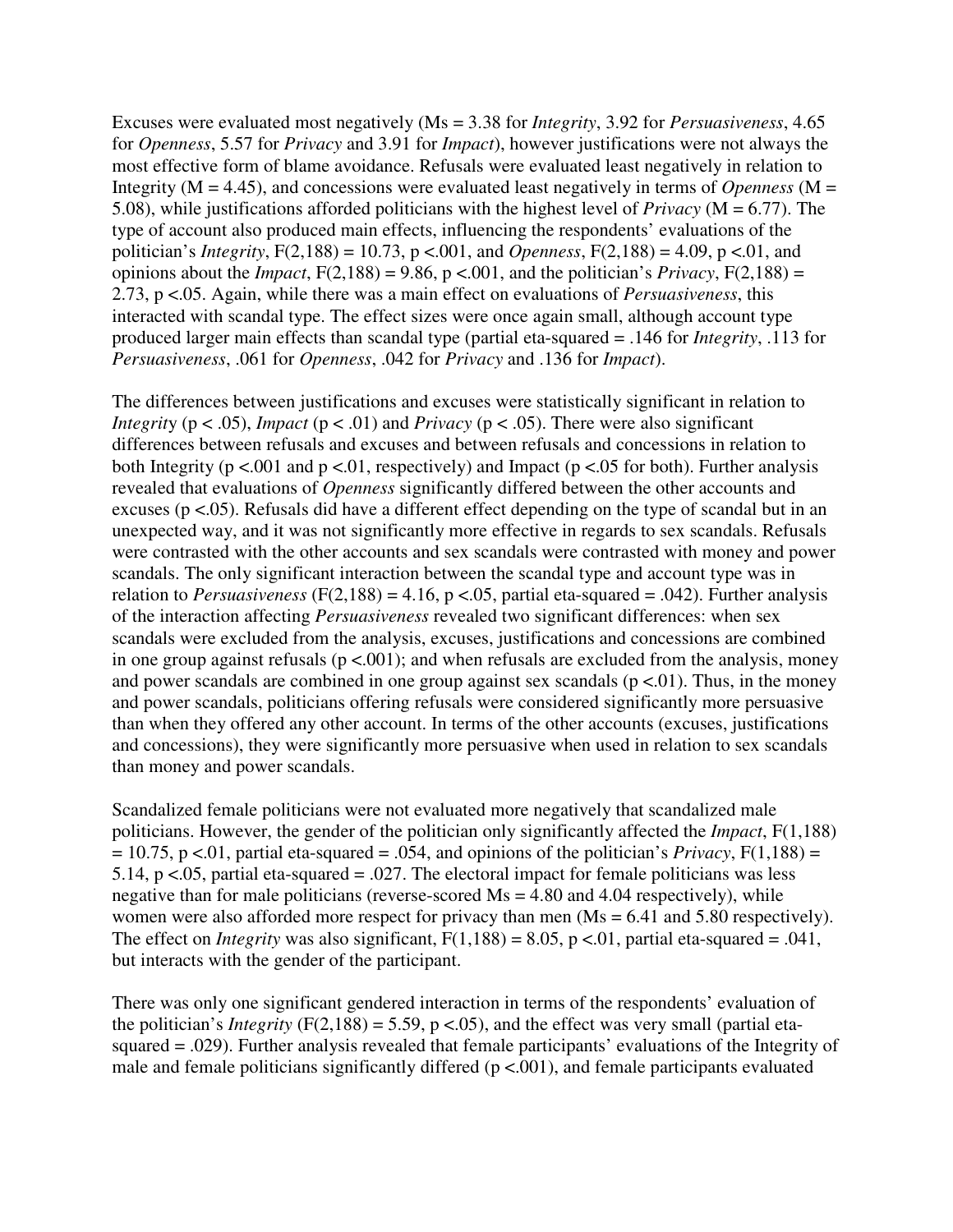female politicians more favorably than male politicians (Ms. = 4.32 and 3.34 respectively). The gender of the respondent alone did not produce any significant main effects.

# **DISCUSSION**

In general, the abuse of power was evaluated most negatively while sex scandals were evaluated more favorably. Sex scandals often capture more public attention initially, but they are also the easiest to dismiss with the argument that it is not in the public interest and should not be reported or publicly dissected, unlike money and power scandals (Ortega 2004; Williams 2004). People may be interested in a scandal and even consider the transgression immoral and unethical without that necessarily affecting their evaluations of the professional performance of the politician (Jamieson and Aday 1998). Abuses of power more directly reflect upon a politician's professionalism.

The experiment did find evidence that the type of accounting strategy influenced respondents' evaluations of the politician and opinions about the electoral impact and the politician's right to privacy. In general, the experiment found that justifications and refusals were the most effective and excuses the least. However, one of the methodological problems in testing evaluations of accounting strategies experimentally is that in real-life situations the response of the politician cannot always be neatly placed into a discrete category (*see* Gonzales et al. 1990; Koch 1999). The other difficulty is that politicians sometimes change strategy as the scandal progresses, beginning with one type of response and then responding differently as new allegations emerge. Scandals have a cumulative effect and the experiment can only measure one fixed point in time (*see* Markovits and Silverstein 1988). It is also important to remember that the experiment tested initial reactions, as the politician and the scandal were unknown to the participants (as they were fictitious). Thus a denial in the initial stages could conceivably be effective, as respondents could have been more cynical and skeptical towards the media, and the accuracy of their reporting, than towards the politician (Kenski 2003).

In relation to the gender of the politician and the type of scandal there were some notable findings. Generally, female politicians were evaluated less negatively than male politicians, and sex scandals were evaluated less negatively than abuses of power. However, some of these broad findings must be viewed with caution. There was an over-representation of female participants, and while the gender of the participant did not produce a main effect on the evaluations, it did interact with the gender of the politician. There were also limitations in the experimental design that could be addressed for future experiments. For example, respondents were not reacting to their local representative, but a distant Independent representative in a different state. More importantly, respondents were compelled to read the articles, whereas in the real world there are many issues on the media agenda competing for public attention (*see* Tiffen 1999). Perhaps if respondents were asked to scan a typical newspaper with only one scandal article, they may have even overlooked it.

As already noted, female politicians did not appear to sustain any greater political damage because of their gender. While it has been argued that women in power, and their exercise of power, are sexualized (Dobel 1998; Clark 2003), female politicians did not appear to be more susceptible to sex scandals than other types of scandal. Thus while media coverage can be sexist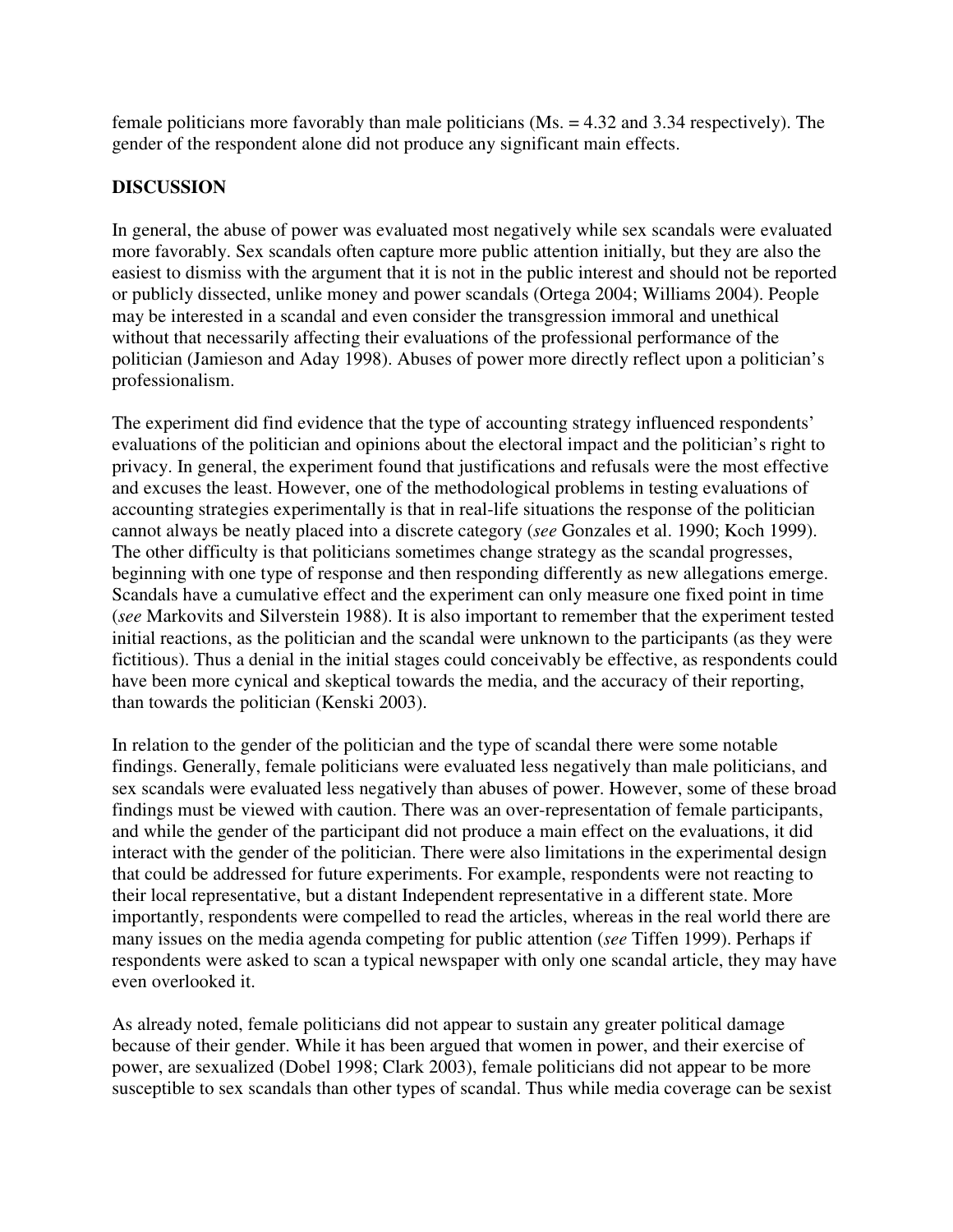and gender is an obviously identifiable factor in political scandals, in this study there was no substantial evidence suggesting that females are significantly disadvantaged by scandals compared with males. However, the issue of gender inequality in politics is broader and more complex than this study could analyze, and therefore can only offer some specific findings about gender and scandals. The experiments actually found that male politicians were evaluated more negatively than female politicians, although there was as interaction with the gender of the participant and females were overrepresented in the sample.

Attitudes towards women in politics are changing, as shown by the experimental data taken from a relatively young sample, but this is not completely reflective of the wider electorate. Furthermore, real-life scandals are often more complex and evoke more gendered roles and stereotypes than presented in the simple vignettes. Future research could further categorize respondents according to age cohorts to test whether generational change in gender stereotypes (if any) is a factor in evaluations. Women are becoming more visible in politics and attaining leadership positions in greater numbers, yet much of the literature in this area is becoming dated. That is not to dismiss these important contributions to understanding women in political leadership positions, but just as it is problematic to stereotype all female politicians, so too is it simplistic to view all voters as one bloc with the same gender schemas or even divided into two gendered groups. However, being female cannot simply be assumed to be a disadvantage in contemporary political scandals.

#### **REFERENCES**

- Apostolidis, Paul, and Juliet A. Williams, eds. 2004. *Public Affairs: Politics in the Age of Sex Scandals*. Durham, NC: Duke University Press.
- Baird, Julia. 2004. *Media Tarts: How the Australian Press Frames Female Politicians*. Carlton North, Melbourne: Scribe.
- Chanley, Virginia, John L. Sullivan, Marti H. Gonzales, and Margaret B. Kovera. 1994. "Lust and Avarice in Politics: Damage Control by Four Politicians Accused of Wrongdoing (or, Politics as Usual)." *American Politics Quarterly* 22(3):297-333.
- Clark, Anna. 2003. *Scandal: The Sexual Politics of the British Constitution*. Princeton, NJ: Princeton University Press.
- Dobel, J. Patrick. 1998. "Judging the Private Lives of Public Officials." *Administration & Society* 30(2):115-42.
- Eagly, Alice H. and Steven J. Karau. 2002. "Role Congruity Theory of Prejudice Toward Female Leaders." 109(3):573-98.
- Foschi, Martha. 1996. "Double Standards in the Evaluation of Men and Women." *Social Psychology Quarterly* 59(3):237-54.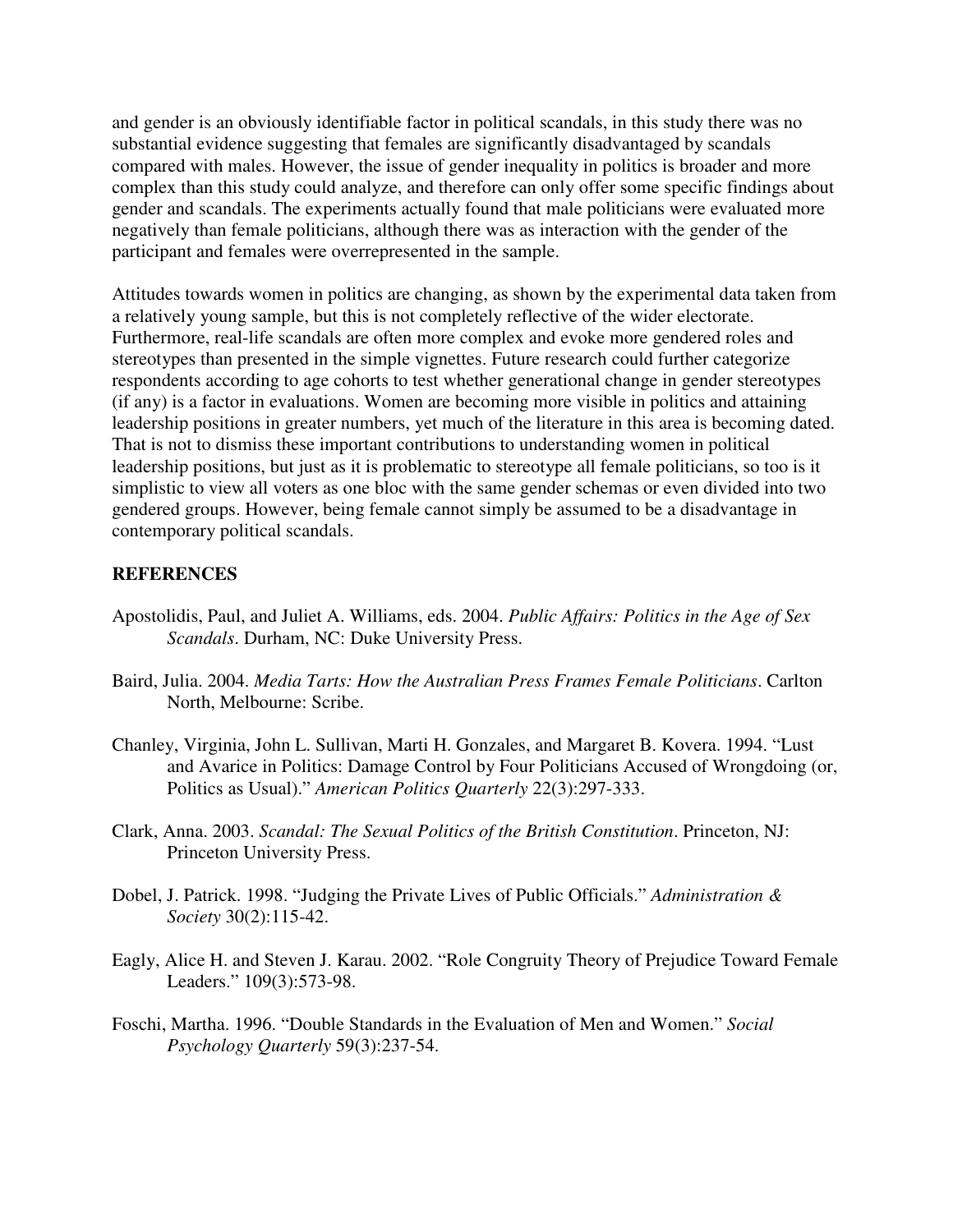Funk, Carolyn L. 1996. "The impact of scandal on candidate evaluations: An experimental test of the role of candidate traits." *Political Behavior* 18(1):1-24.

- Gamson, Joshua. 2004. "Normal Sins: Sex Scandal Narratives as Institutional Morality Tales." Pp. 39-68 in *Public Affairs: Politics in the Age of Sex Scandals*, edited by Paul Apostolidis and Juliet A. Williams. Durham, NC: Duke University Press.
- Garment, Suzanne. 1991. *Scandal: The Culture of Mistrust in American Politics*. New York: Times Books.
- Gonzales, Marti H., Margaret B. Kovera, John L. Sullivan and Virginia Chanley. 1995. "Private Reactions to Public Transgressions: Predictors of Evaluative Responses to Allegations of Political Misconduct." *Personality and Social Psychology Bulletin* 21(2):136-148.

Gonzales, Marti H., Julie H. Pederson, Debra J. Manning, and David W. Wetter. 1990. "Pardon My Gaffe: Effects of Sex, Status, and Consequence Severity on Accounts." *Journal of Personality and Social Psychology* 58(4):610-21.

- Henderson, Anne. 1999. *Getting Even: Women MPs on Life, Power and Politics*. Sydney: HarperCollins.
- Jamieson, Kathleen H. and Sean Aday. 1998. "When Is Presidential Behavior Public and When Is It Private?" *Presidential Studies Quarterly* 28(4):856-61.
- Jenkins, Cathy. 2002. "The more things change: Women, politics and the press in Australia." *Ejournalist* 2(1):1-22.
- Kenski, Kate M. 2003. "The Framing of Network News Coverage During the First Three Months of the Clinton-Lewinsky Scandal." Pp. 247-60 in *Images, Scandal, and Communication Strategies of the Clinton Presidency*, edited by Robert E. Denton Jr. and Rachel L. Holloway. Westport, CT: Praeger.
- Koch, Jeffrey W. 1999. Candidate Gender and Assessments of Senate Candidates. *Social Science Quarterly* 80(1):84-96.
- Kunda, Ziva and Kathryn C. Oleson. 1995. "Maintaining Stereotypes in the Face of Disconfirmation: Constructing Grounds for Subtyping Deviants." *Journal of Personality and Social Psychology* 68(4):565-79.
- Lull, James and Stephen Hinerman. 1997. "The Search for Scandal." Pp. 1-33 in *Media Scandals: Morality and Desire in the Popular Culture Marketplace*, edited by James Lull and Stephen Hinerman. Cambridge, UK: Polity Press.
- Markovits, Andrei S. and Mark Silverstein. 1988. *The Politics of Scandal: Power and Process in Liberal Democracies*. New York: Holmes & Meier.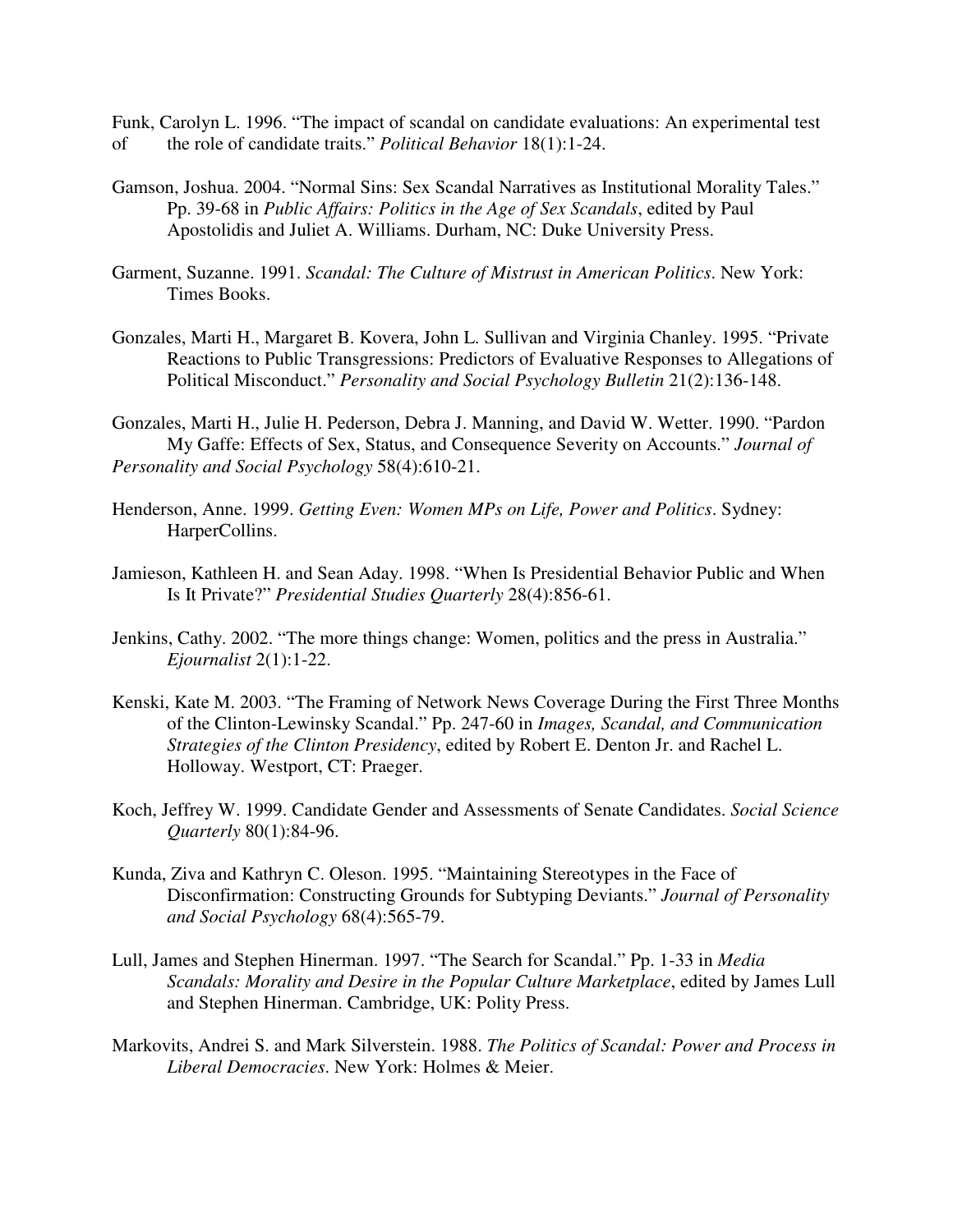- Motion, Judy. 1996. Women Politicians: Media Objects or Political Subjects? *Media International Australia* 80:110-17.
- Murphy, Sheila T. 1998. "The Impact of Factual Versus Fictional Media Portrayals on Cultural Stereotypes." *The Annals of the American Academy of Political and Social Science* 560:165-78.
- Neckel, Sighard. 2005. "Political Scandals An Analytical Framework." *Comparative Sociology* 4(1-2):101-14.
- Ortega, Felix. 2004. "The New Public Space of Politics." *International Review of Sociology* 14(2):209-221.
- Renn, Jennifer A. and Sandra L. Calvert. 1993. "The Relation Between Gender Schemas and Adults' Recall of Stereotyped and Counterstereotyped Televised Information." *Sex Roles* 28(7-8):449-59.
- Ridgeway, Cecilia L. 2001. "Gender, Status, and Leadership." *Journal of Social Issues* 57(4):637-55.
- Sanbonmatsu, Kira. 2002. "Gender Stereotypes and Vote Choice." *American Journal of Political Science* 46(1):20-34.
- Seltzer, Richard A., Jody Newman and Melissa V. Leighton. 1997. *Sex as a Political Variable: Women as Candidates and Voters in U.S. Elections*. Boulder, CO: Lynne Rienner.
- Smith, Elizabeth S., Ashleigh S. Powers and Gustavo A. Suarez. 2005. "If Bill Clinton Were a Woman: The Effectiveness of Male and Female Politicians' Account Strategies Following Alleged Transgressions." *Political Psychology* 26(1):115-34.
- Thompson, John B. 1997. "Scandal and Social Theory." Pp. 34-64 in *Media Scandals: Morality and Desire in the Popular Culture Marketplace*, edited by James Lull and Stephen Hinerman. Cambridge, UK: Polity Press.

Thompson, John B. 2005. "The New Visibility." *Theory, Culture & Society* 22(6):31-51.

- Tiedens, Larissa Z. 2001. "Anger and Advancement Versus Sadness and Subjugation: The Effect of Negative Emotion Expressions on Social Status Conferral." *Journal of Personality and Social Psychology* 80(1):86-94.
- Tiffen, Rodney. 1999. *Scandals: Media, Politics & Corruption in Contemporary Australia*. Sydney: University of New South Wales Press.
- Tomlinson, John. 1997. "'And Besides, the Wench is Dead': Media Scandals and the Globalization of Communication." Pp. 65-84 in *Media Scandals: Morality and Desire in*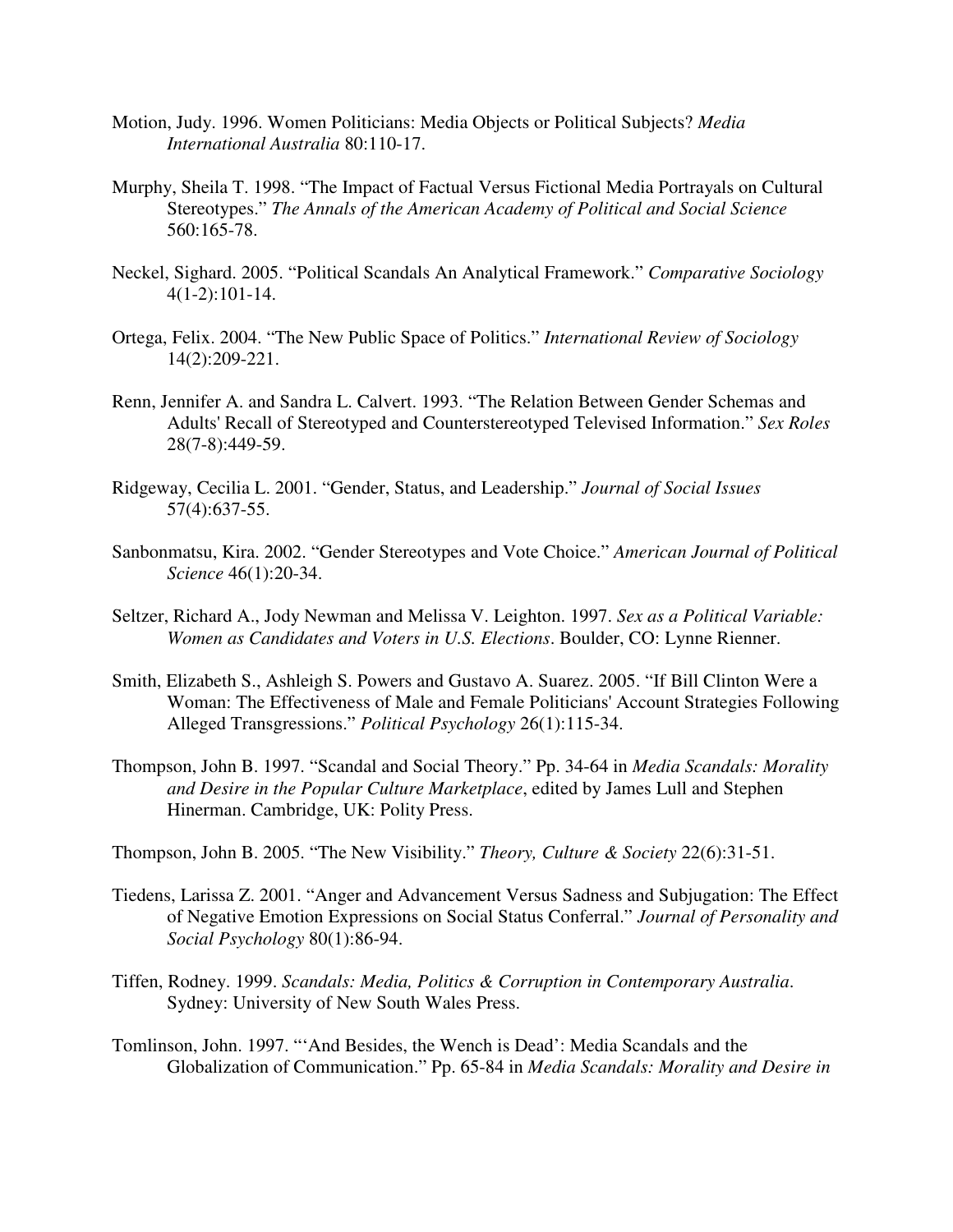*the Popular Culture Marketplace*, edited by James Lull and Stephen Hinerman. Cambridge, UK: Polity Press..

- Tumber, Howard, and Silvio R. Waisbord. 2004a. "Political Scandals and Media Across Democracies, Volume I." *American Behavioral Scientist* 47(9):1031-39.
- Tumber, Howard, and Silvio R. Waisbord. 2004b. "Political Scandals and Media Across Democracies, Volume II." *American Behavioral Scientist*, 47(9): 1143-52.
- Van Acker, Elizabeth. 1999. *Different Voices: Gender and Politics in Australia*. Melbourne: MacMillan.
- Williams, Juliet A. 2004. "Privacy in the (Too Much) Information Age." Pp. 213-31 in *Public Affairs: Politics in the Age of Sex Scandals*, edited by Paul Apostolidis and Juliet A. Williams. Durham, NC: Duke University Press.

Williams, Robert. 1998. *Political Scandals in the USA*. Edinburgh: Keele University Press.

# **APPENDIX A**

The statements were that: It is in the public interest to for the media to report such issues (Public Interest); Cussa's reputation suffered in my eyes (Reputation); Cussa is responsible for what happened (Responsibility); If Cussa was my local Member of Parliament, I would not hold this incident against him/her when thinking about my vote (Vote); I felt angry after reading Cussa's explanation for his/her actions (Anger); If a newspaper contacted me for a poll, I would express support for Cussa (Poll); Cussa's wrongdoing was serious, regardless of the consequences (Wrongdoing); What politicians do in their private life is their own business (Privacy); Cussa should resign from parliament (Resignation).

#### **APPENDIX B**

|                   |      |          | $\overline{2}$ | 3        | $\overline{4}$ | 5 |
|-------------------|------|----------|----------------|----------|----------------|---|
| 1. Integrity      |      | 1.000    |                |          |                |   |
|                   | Sig. | 0.000    |                |          |                |   |
| 2. Persuasiveness |      | $0.580*$ | 1.000          |          |                |   |
|                   | Sig. | 0.000    | 0.000          |          |                |   |
| 3. Openness       |      | $0.510*$ | $0.392*$       | 1.000    |                |   |
|                   | Sig. | 0.000    | 0.000          | 0.000    |                |   |
| 4. Privacy        |      | $0.239*$ | $0.242*$       | $0.176*$ | 1.000          |   |